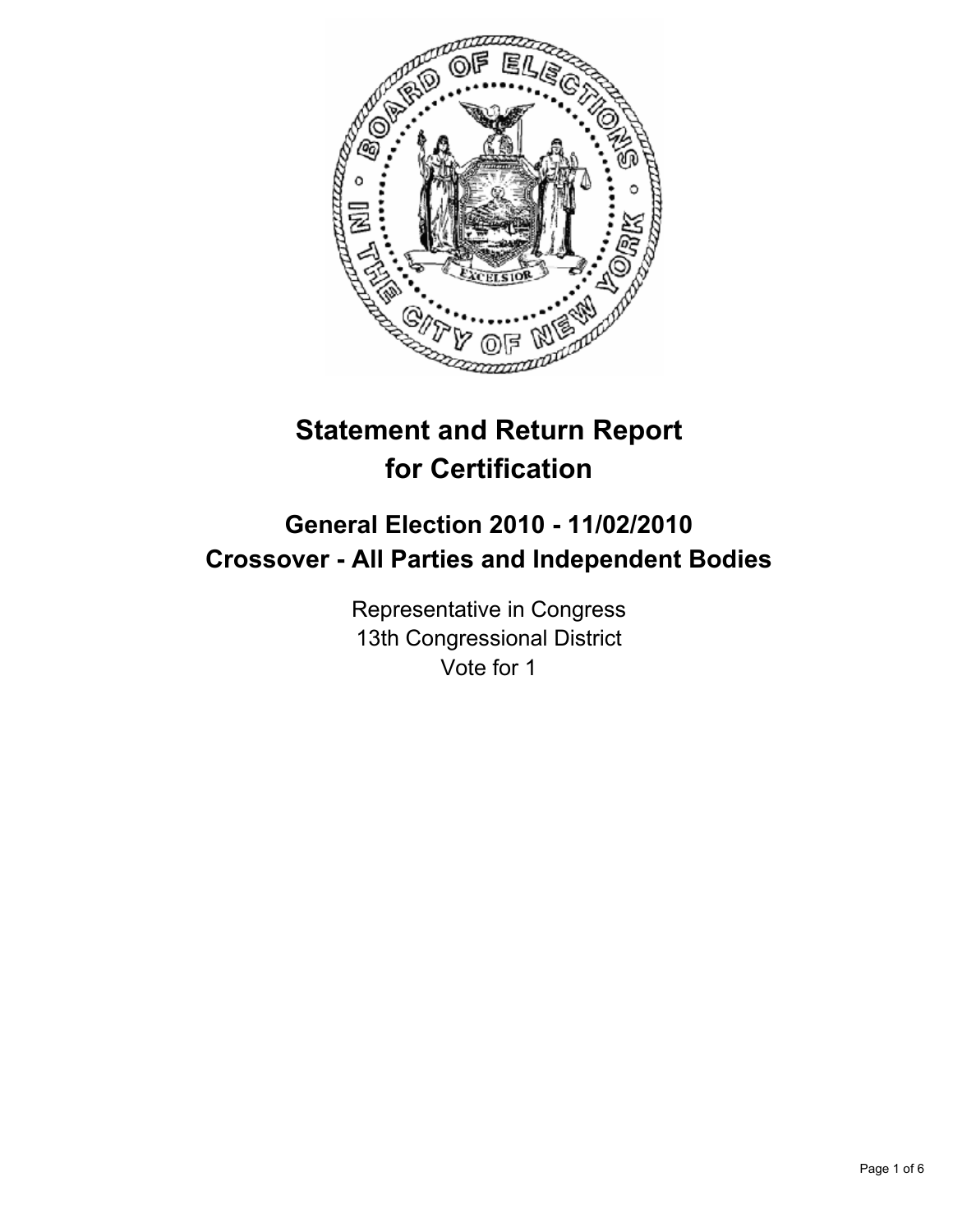

### **Kings County**

| <b>PUBLIC COUNTER</b>            | 30,701 |
|----------------------------------|--------|
| <b>EMERGENCY</b>                 | 0      |
| ABSENTEE/MILITARY                | 791    |
| <b>FEDERAL</b>                   | 122    |
| <b>AFFIDAVIT</b>                 | 444    |
| <b>Total Ballots</b>             | 32,058 |
| MICHAEL E MCMAHON (DEMOCRATIC)   | 14,775 |
| MICHAEL G GRIMM (REPUBLICAN)     | 11,793 |
| MICHAEL E MCMAHON (INDEPENDENCE) | 839    |
| MICHAEL G GRIMM (CONSERVATIVE)   | 2,016  |
| TOM VENDITTELLI (LIBERTARIAN)    | 238    |
| <b>HENRY BARDEL (WRITE-IN)</b>   | 3      |
| SHAUN RICHMOND (WRITE-IN)        | 1      |
| STEVE HARRISON (WRITE-IN)        | 1      |
| <b>Total Votes</b>               | 29,666 |
| Unrecorded                       | 2.392  |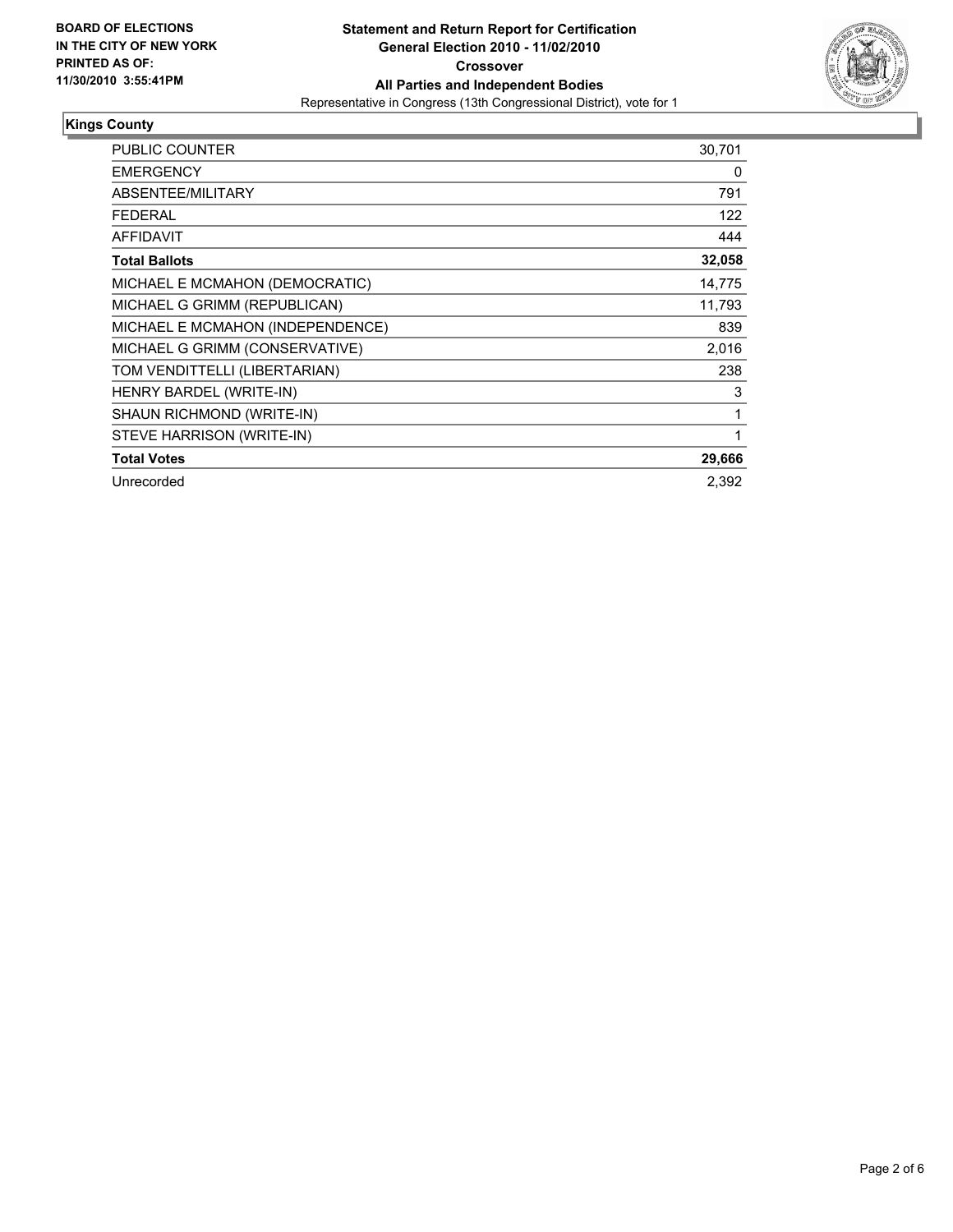

## **Richmond County**

| <b>PUBLIC COUNTER</b>                                  | 94,944                  |
|--------------------------------------------------------|-------------------------|
| <b>EMERGENCY</b>                                       | 1                       |
| ABSENTEE/MILITARY                                      | 3,229                   |
| <b>FEDERAL</b>                                         | 204                     |
| <b>AFFIDAVIT</b>                                       | 990                     |
| <b>Total Ballots</b>                                   | 99,368                  |
| MICHAEL E MCMAHON (DEMOCRATIC)                         | 41,637                  |
| MICHAEL G GRIMM (REPUBLICAN)                           | 44,028                  |
| MICHAEL E MCMAHON (INDEPENDENCE)                       | 3,522                   |
| MICHAEL G GRIMM (CONSERVATIVE)                         | 7,187                   |
| TOM VENDITTELLI (LIBERTARIAN)                          | 691                     |
| ANTHONY B. WEINER (WRITE-IN)                           | 1                       |
| ANTI-MCMAHON B/C HE VOTED AGAINST H.C. BILL (WRITE-IN) | 1                       |
| BEELZEBUB (WRITE-IN)                                   | 1                       |
| BILL CLINTON (WRITE-IN)                                | 1                       |
| <b>BUD FOSTER (WRITE-IN)</b>                           | 1                       |
| CHAMP J EDD (WRITE-IN)                                 | 1                       |
| CLAR LEMLICH (WRITE-IN)                                | 1                       |
| DAVID GOLDFARB (WRITE-IN)                              | 1                       |
| DEBI ROSE (WRITE-IN)                                   | 1                       |
| DIANE J SAVINO (WRITE-IN)                              | $\overline{\mathbf{c}}$ |
| ELAINE BROWER (WRITE-IN)                               | 1                       |
| ELIZABETH CAMMARATA (WRITE-IN)                         | 1                       |
| ELVIS ROSARIO (WRITE-IN)                               | 1                       |
| ERIK MERMAGEN (WRITE-IN)                               | 1                       |
| <b>GENE RUSSINOFF (WRITE-IN)</b>                       | 2                       |
| HENRY BARDEL (WRITE-IN)                                | $\mathbf{1}$            |
| HENRY J BARDEL (WRITE-IN)                              | 12                      |
| HYACINTHIA ROBERTS (WRITE-IN)                          | 1                       |
| I SMOKE I VOTE (WRITE-IN)                              | 1                       |
| INANIMATE CARBON ROD (WRITE-IN)                        | 1                       |
| JAHMEL RIVERA (WRITE-IN)                               | 1                       |
| <b>JESSE BARNES (WRITE-IN)</b>                         | 1                       |
| JOHN M SPILLENE (WRITE-IN)                             | 1                       |
| JOSEPH PANCILLA (WRITE-IN)                             | 1                       |
| KATHLEEN KELLY (WRITE-IN)                              | 1                       |
| LORI SADDLER (WRITE-IN)                                | 1                       |
| MARC LAW (WRITE-IN)                                    | 1                       |
| MARIO CUOMO (WRITE-IN)                                 | 1                       |
| MASTER KIM (WRITE-IN)                                  | 1                       |
| MICHAEL A ALLEGRETTI (WRITE-IN)                        | 1                       |
| MICHAEL ALLEGRETTI (WRITE-IN)                          | 1                       |
| MICHAEL MOORE (WRITE-IN)                               | 1                       |
| MONA LEROY (WRITE-IN)                                  | 1                       |
| NO NAME (WRITE-IN)                                     | 7                       |
| NONE (WRITE-IN)                                        | $\mathbf{1}$            |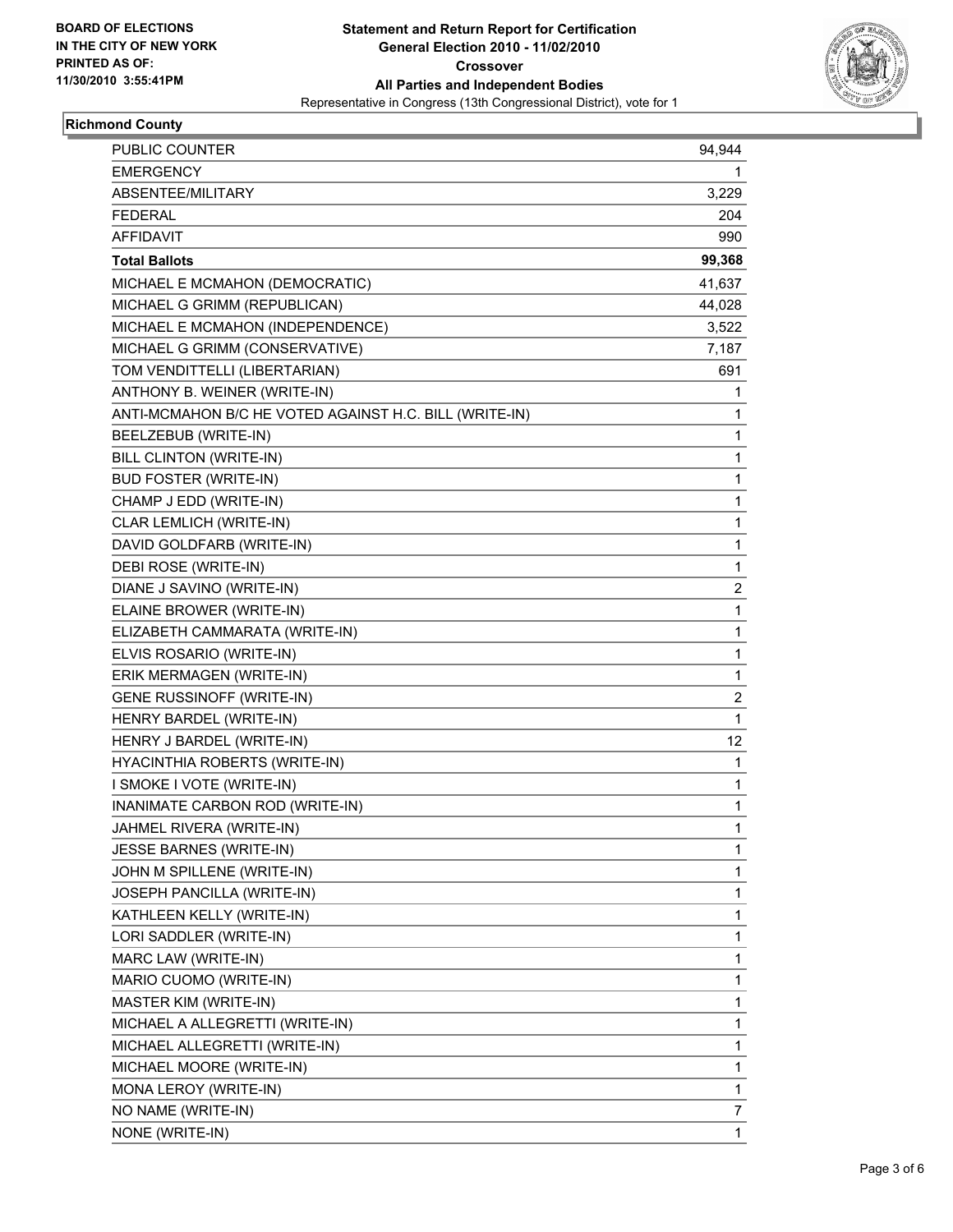

## **Richmond County**

| NORMA SUE WOLFE (WRITE-IN)   |        |
|------------------------------|--------|
| OLIVER NOVAK (WRITE-IN)      |        |
| PAUL TONKO (WRITE-IN)        |        |
| PETER J MURRAY (WRITE-IN)    |        |
| POPEYE THE SAILOR (WRITE-IN) |        |
| PURPOSELY SKIPPED (WRITE-IN) |        |
| RICHARD CARLETTI (WRITE-IN)  |        |
| RICHARD FASANO (WRITE-IN)    |        |
| SAL CARRADO (WRITE-IN)       |        |
| SHAWN RAMOS (WRITE-IN)       |        |
| STEVE HARRISON (WRITE-IN)    |        |
| TERESA A. ZERILLI (WRITE-IN) |        |
| WALT DISNEY (WRITE-IN)       |        |
| <b>Total Votes</b>           | 97,132 |
| Unrecorded                   | 2,236  |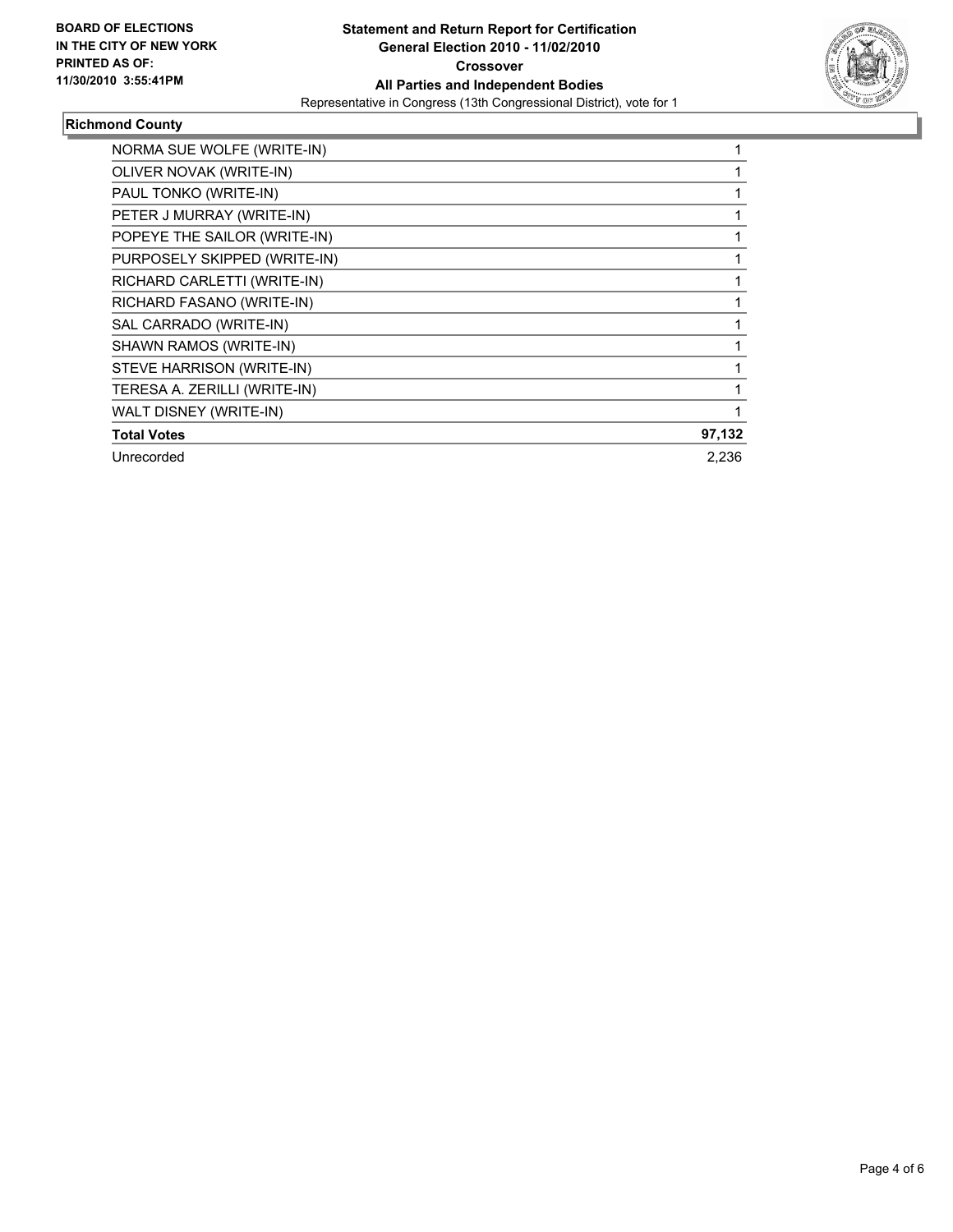

#### **Total for Representative in Congress (13th Congressional District)**

| <b>PUBLIC COUNTER</b>                                  | 125,645      |
|--------------------------------------------------------|--------------|
| <b>EMERGENCY</b>                                       | 1.           |
| ABSENTEE/MILITARY                                      | 4,020        |
| <b>FEDERAL</b>                                         | 326          |
| <b>AFFIDAVIT</b>                                       | 1,434        |
| <b>Total Ballots</b>                                   | 131,426      |
| MICHAEL E MCMAHON (DEMOCRATIC)                         | 56,412       |
| MICHAEL G GRIMM (REPUBLICAN)                           | 55,821       |
| MICHAEL E MCMAHON (INDEPENDENCE)                       | 4,361        |
| MICHAEL G GRIMM (CONSERVATIVE)                         | 9,203        |
| TOM VENDITTELLI (LIBERTARIAN)                          | 929          |
| ANTHONY B. WEINER (WRITE-IN)                           | 1            |
| ANTI-MCMAHON B/C HE VOTED AGAINST H.C. BILL (WRITE-IN) | 1            |
| BEELZEBUB (WRITE-IN)                                   | 1            |
| BILL CLINTON (WRITE-IN)                                | $\mathbf{1}$ |
| <b>BUD FOSTER (WRITE-IN)</b>                           | 1            |
| CHAMP J EDD (WRITE-IN)                                 | 1            |
| CLAR LEMLICH (WRITE-IN)                                | $\mathbf{1}$ |
| DAVID GOLDFARB (WRITE-IN)                              | 1            |
| DEBI ROSE (WRITE-IN)                                   | 1            |
| DIANE J SAVINO (WRITE-IN)                              | 2            |
| ELAINE BROWER (WRITE-IN)                               | 1            |
| ELIZABETH CAMMARATA (WRITE-IN)                         | 1            |
| ELVIS ROSARIO (WRITE-IN)                               | 1            |
| ERIK MERMAGEN (WRITE-IN)                               | 1            |
| <b>GENE RUSSINOFF (WRITE-IN)</b>                       | 2            |
| HENRY BARDEL (WRITE-IN)                                | 4            |
| HENRY J BARDEL (WRITE-IN)                              | 12           |
| HYACINTHIA ROBERTS (WRITE-IN)                          | 1            |
| I SMOKE I VOTE (WRITE-IN)                              | $\mathbf{1}$ |
| INANIMATE CARBON ROD (WRITE-IN)                        | 1            |
| JAHMEL RIVERA (WRITE-IN)                               | 1            |
| <b>JESSE BARNES (WRITE-IN)</b>                         | 1            |
| JOHN M SPILLENE (WRITE-IN)                             | 1            |
| JOSEPH PANCILLA (WRITE-IN)                             | 1            |
| KATHLEEN KELLY (WRITE-IN)                              | 1            |
| LORI SADDLER (WRITE-IN)                                | 1            |
| MARC LAW (WRITE-IN)                                    | 1            |
| MARIO CUOMO (WRITE-IN)                                 | 1            |
| MASTER KIM (WRITE-IN)                                  | 1            |
| MICHAEL A ALLEGRETTI (WRITE-IN)                        | 1            |
| MICHAEL ALLEGRETTI (WRITE-IN)                          | $\mathbf{1}$ |
| MICHAEL MOORE (WRITE-IN)                               | 1            |
| MONA LEROY (WRITE-IN)                                  | 1            |
| NO NAME (WRITE-IN)                                     | 7            |
| NONE (WRITE-IN)                                        | 1            |
|                                                        |              |